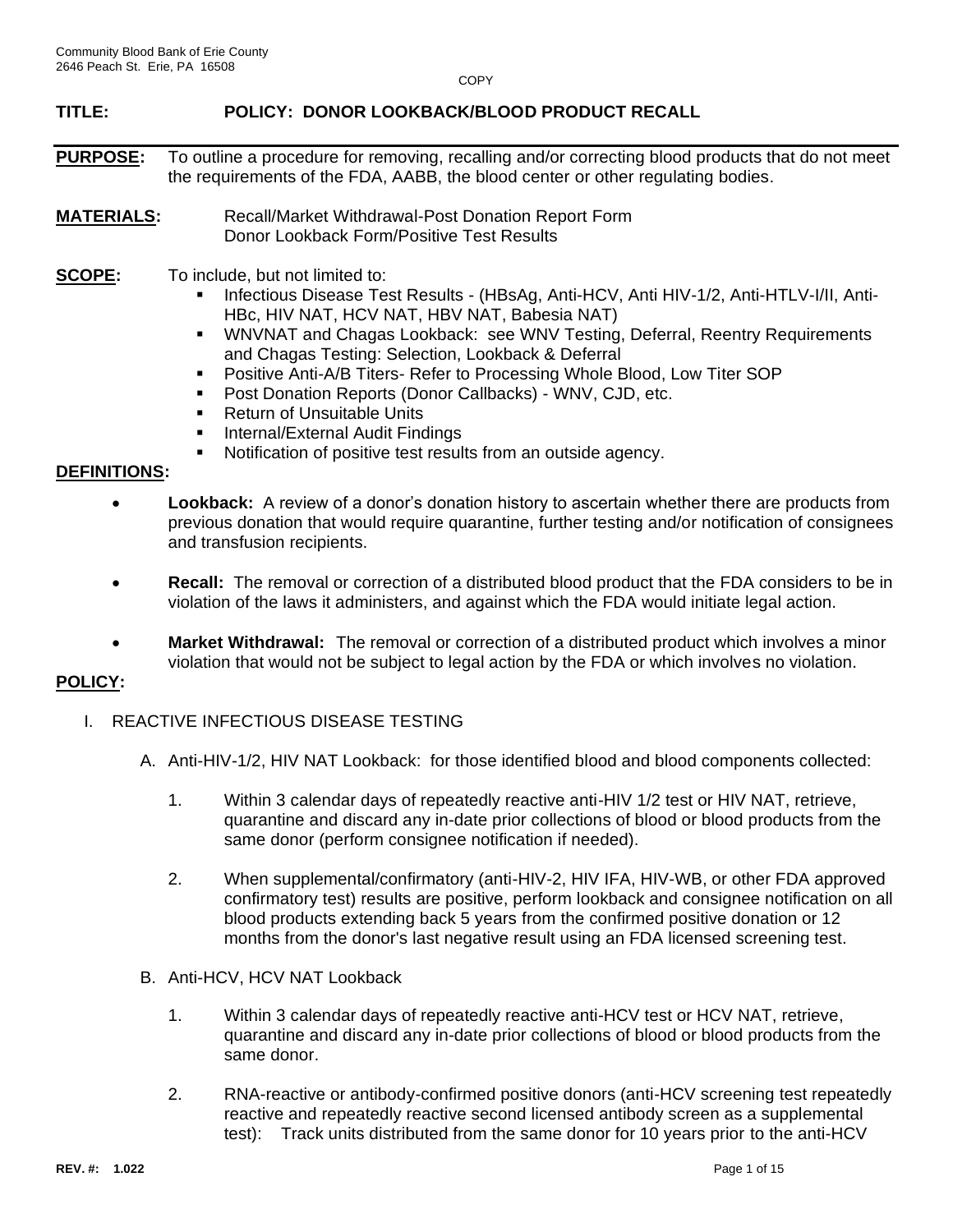## **TITLE: POLICY: DONOR LOOKBACK/BLOOD PRODUCT RECALL**

reactive donation, or to the date 12 months prior to the donor's most recent negative licensed multi-antigen screening test for HCV. Perform consignee notification.

- 3. When no supplemental/confirmatory testing has been performed, lookback and notification shall extend to January 1, 1988.
- C. HBsAg, HBV NAT Lookback
	- 1. Prior collections of in-date blood products should be retrieved, quarantined and discarded.
	- 2. When supplemental/confirmatory (HBsAg neutralization) results are positive, perform lookback and consignee notification on all blood products extending back 5 years from the confirmed positive donation, or 12 months from the donor's last negative result using an FDA licensed screening test.
- D. Anti-HBc, Anti-HTLV-I/II Lookback (licensed confirmatory testing is not available)
	- 1. Prior collections of in-date blood products should be retrieved, quarantined, and discarded.
	- 2. Consignee notification not required
- E. Babesia NAT Lookback
	- 1.When a donation tests reactive for Babesia by a licensed donor NAT:
		- a. Discard the donation, including all components.
		- b. Retrieve, quarantine, and discard all in-date *cellular* blood components.
		- c. Perform consignee notification for *cellular* products collected from the donor in the 12 months prior to the date of the reactive index donation. Recipient tracing and notification is required.
		- d.Quarantine and discard any *in-house* in-date acellular components.

*NOTE:* Consignee notification and retrieval does not apply to 1) previously distributed cellular blood components that were pathogen reduced using an FDA-approved device according to its instructions for use and 2) distributed frozen acellular products.

- 2.When a donor later reports a history of a positive test result for Babesia and should have been deferred (2 years from the date of the positive test result, either from a medical diagnosis or a reactive donor screening test result):
	- a. Retrieve, quarantine, and discard all in-date *cellular* blood components.
	- b. Perform consignee notification for *cellular* products collected from the donor in the 12 months prior to the date of the positive test result. Recipient tracing and notification should be performed by consignee.
	- c. Quarantine and discard any *in house* in-date acellular products.

### II. CJD/vCJD LOOKBACK/WITHDRAWALS

- A. Blood & Blood Components Collected from donors with CJD, Risk Factors Related to CJD, or Geographic Risk Factors for vCJD
	- 1. If a donor has been diagnosed with CJD, has a blood relative diagnosed with genetic CJD (e.g., fCJD, GSS, or FFI) or should have been deferred for risk factors for CJD or geographic risk factors for vCJD (as described in section IV.A.2.of the FDA Guidance for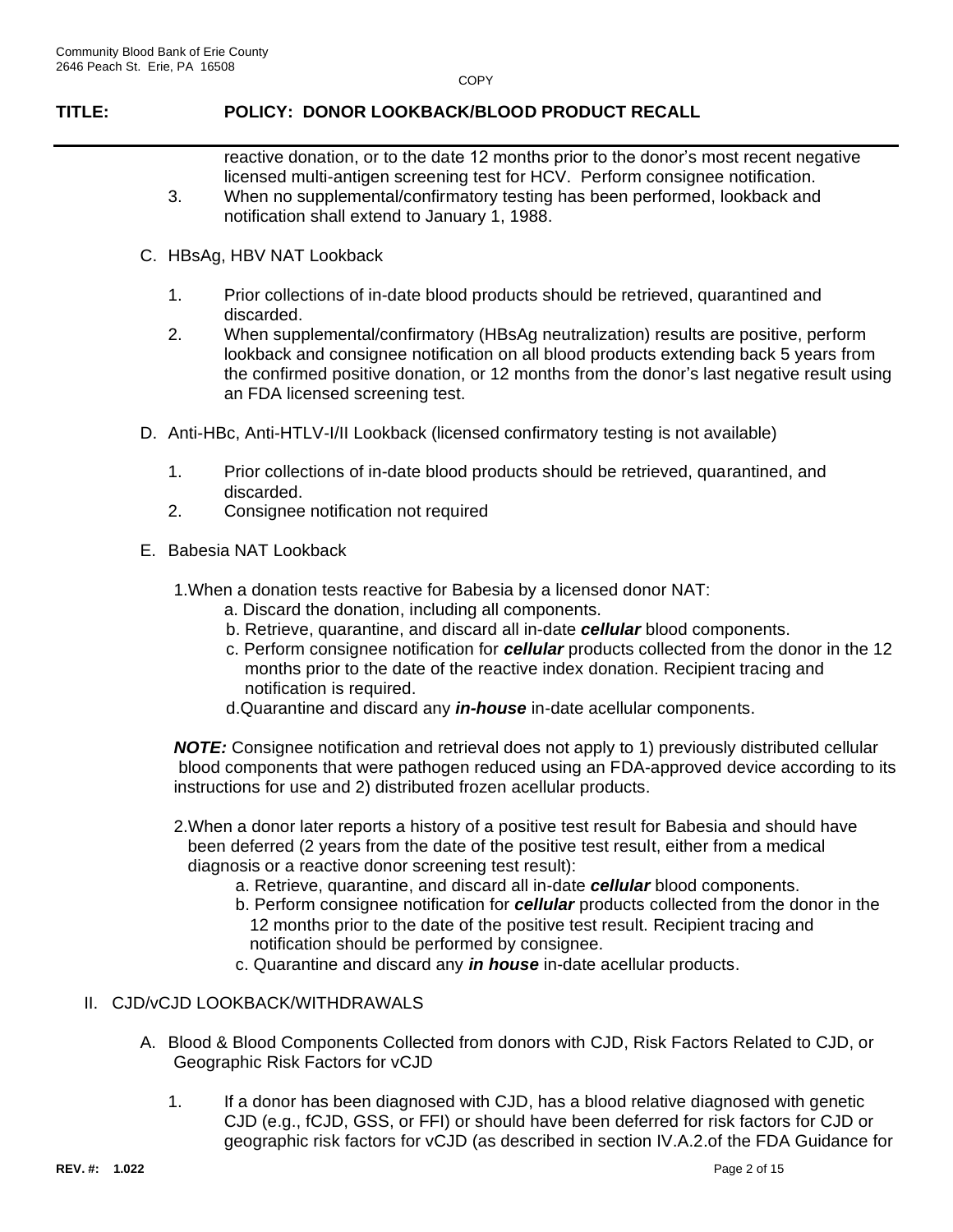## **TITLE: POLICY: DONOR LOOKBACK/BLOOD PRODUCT RECALL**

Industry "Recommendations to Reduce the Possible Risk of Transmission of Creutzfeldt-Jakob Disease and Variant Creutzfeldt-Jakob Disease by Blood and Blood Components, April 2020", perform the following:

- a. Quarantine all undistributed in-date blood and blood components.
- b. For products that were distributed, notify consignees to retrieve and quarantine in-date products. Recipient tracing and notification of transfused prior donations is not recommended.
- c. Retrieval or quarantine of plasma components that have been pooled for further manufacture or plasma derivatives manufactured from the donor is not recommended.
- B. Blood and Blood Components Collected from Donors who are later determined to have vCJD, Donors Suspected of Having vCJD, or Under Investigation for vCJD (i.e., CJD diagnosis and age younger than 55 years.)
	- 1. Contact CBER's Office of Communication, Outreach and Development (OCOD) as soon as possible at 1-800-835-4709 during normal business hours. After business hours and on weekends call the FDA emergency number: 1-866- 300-4374.
	- 2. Notify state and local public health authorities.
	- 3. Quarantine undistributed, in-date products.
	- 4. Notify consignees to retrieve and quarantine in-date components.
	- 5. Perform recipient tracing and notification if products were transfused.
	- 6. Retrieve and quarantine plasma components that have been pooled for further manufacture and plasma derivatives manufactured from the donor.
- III. SARS-CoV and SARS-CoV-2 LOOKBACK/WITHDRAWAL
	- A. Donors with a history of SARS-CoV disease that occurred within 28 days prior to donation, SARS-CoV exposure within 14 days prior to donation, or SARS-CoV disease that occurs within 14 days after donation:
		- 1. Immediately retrieve, quarantine and destroy in-date components.
			- **Note:** If the donor is symptom-free more than 14 days post exposure, product retrieval and quarantine is not necessary.
		- 2. Consignee notification will take place if the components have been transfused.
		- 3. Report cases of SARS to the health department --- this is not a mandatory requirement.
		- 4. BPD to be filed if the product was distributed.
	- B. SARS-CoV-2 (COVID-19)
		- 1. Retrieve, quarantine, and discard components collected from donors who report onset of fever, symptoms, or a diagnosis of COVID-19 within 48 hours after their donation.
		- 2. Consignee notification for transfused components is not necessary.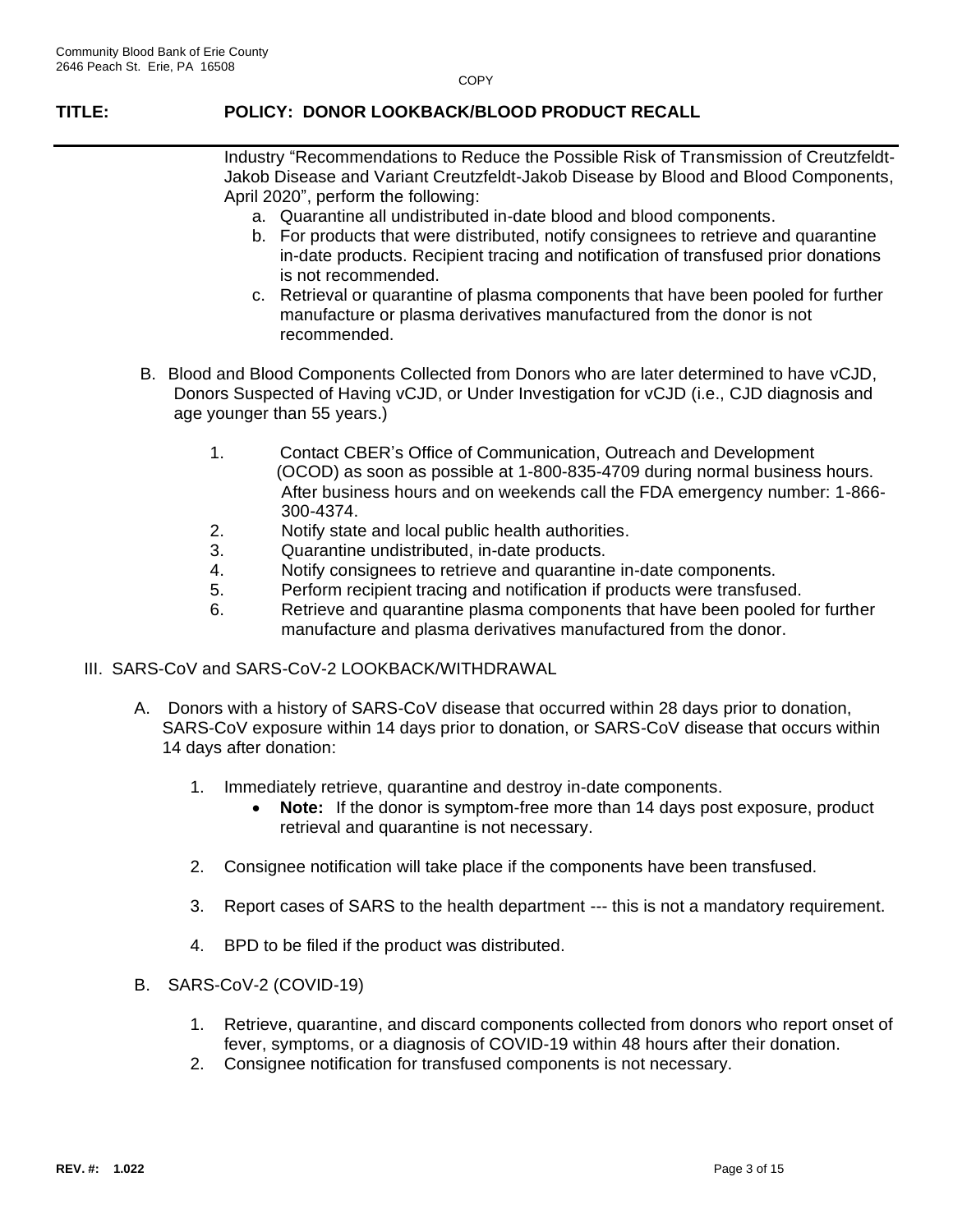## **TITLE: POLICY: DONOR LOOKBACK/BLOOD PRODUCT RECALL**

### IV. ANTHRAX

- A. Proven Anthrax Disease
	- 1. Promptly retrieve, quarantine and destroy any in-date components from the time period of known potential donor exposure to B. anthraces or 60 days prior to onset of illness, whichever is the shorter period.
	- 2. Perform consignee notification same time period applies.
- B. Undiagnosed Post Donation Illness in Potentially Exposed Individuals
	- 1. Product retrieval, quarantine and disposal will occur at the Medical Director's discretion. If product is to be retrieved, the time period sited in A.1 would be used.
	- 2. Consignee notification is not recommended.

### V. HEPATITIS A (HAV) OUTBREAK

When alerted to a local outbreak of a Hepatitis A:

 $\Box$  NOTE: this process will be activated if the public health authority announces either of the following circumstances:

- A common source outbreak has occurred, and post exposure prophylaxis is recommended for groups or individuals
- The potential for outbreak exists due to the discovery of an infected food handler or other common source and post exposure prophylaxis is recommended for groups or individuals

If no post exposure prophylaxis is recommended, the blood center does not need to take action.

- A. CBB Medical Director or designee will communicate with local health department or public health authority to understand the potential for exposure, the number of people involved, the affected geographic area, and the dates of possible exposure
- B. Staff will need to identify donors who may have been exposed to HAV during an outbreak. This information may be elicited by utilizing one or more of the following:
	- 1. Provide written information to all presenting donors in the affected geographic area about the name of the involved establishment or food outbreak and the dates of possible exposure
	- 2. Asking an additional question during the health history interview in the affected geographic area about possible exposure to the hepatitis A outbreak.
	- 3. These measures should take place for at least 120 days after the date of the last possible exposure.
- C. Donor Deferral will be 120 days from the date of the last potential exposure. Defer regardless of reported HAV vaccination status.
- D. Post donation information and blood component retrieval
	- 1. If donor was exposed, discard any in-house/in-date components
	- 2. Retrieve any distributed products collected during the period from the donor's first potential exposure through 120 days after the date of the donor's last exposure.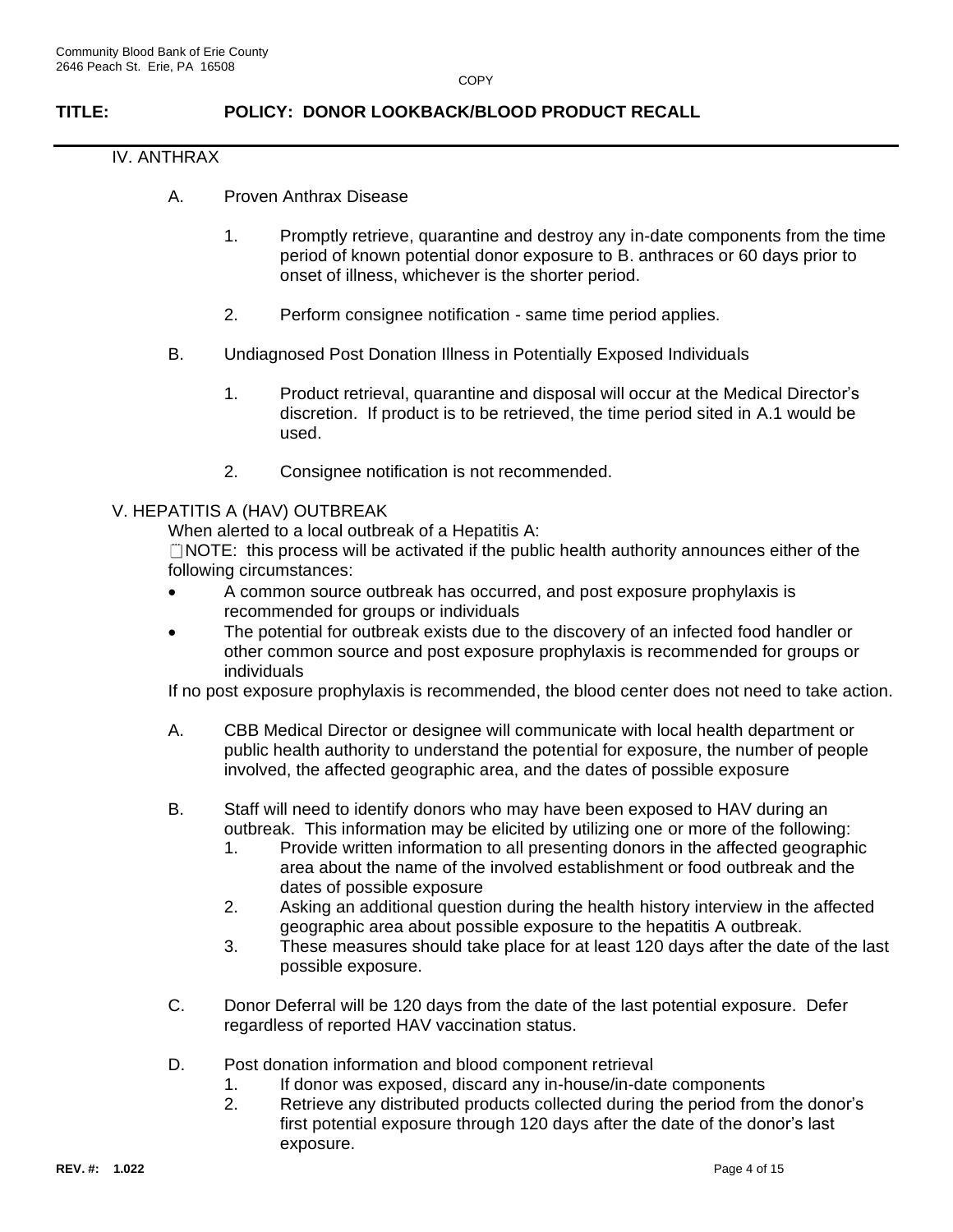## **TITLE: POLICY: DONOR LOOKBACK/BLOOD PRODUCT RECALL**

- 3. Perform consignee notification
	- i. Recipient testing (ordered by transfusion service): anti-HAV IgM (the use of HAV RNA is optional
		- ii. If HAV infection is suspected test recipient for elevated liver enzymes.
	- iii. If recipient testing is positive, patient management consistent with Hepatitis A infection should take place at the transfusion service.
	- iv. Notify plasma manufacturer if plasma distributed.
- VI: Chikungunya (CHIKV) and Dengue Virus:

Notify state agencies when appropriate.

- A. Post Donation information of confirmed CHIKV or Dengue.
	- a. Recall and discard any in-date products collected in the 2 weeks before the onset of symptoms.
	- b. Defer the donor for 4 weeks following resolution of symptoms of a donor with history of infection: (T49 with comments)

### VII. Malaria

- A. Collected from donor who should have been deferred for malaria associated travel or prior residence:
	- a. Immediately retrieve, quarantine, and destroy in-date components.
	- b. Notify Consignees. Recipient tracing and notification is not necessary.
	- c. Evaluate the need to report a BPD to FDA. See Biological Product Deviations SOP.
- B. History/Diagnosis of Malaria
	- a. Immediately retrieve, quarantine, and destroy in-date components.
	- b. Notify Consignees
		- i. If transfused, recommend notification to transfusion recipient's physician of record regarding the need for monitoring of the recipient for possible malaria infection for a period of 3 months post-transfusion
	- c. Evaluate the need to report a BPD to FDA. See Biological Product Deviations SOP.
- VIII. Ebola Virus Infection or Disease (EVD)
	- A. Blood and Blood Components Collected from Donors at Risk for Ebola Virus Infection or Disease Because of Risk Factors Related to Residency, Travel or Close Contact
		- a. Donors who should have been deferred for Risk Factors
			- i. Notify Consignees to retrieve, quarantine and destroy in-date blood and blood components
			- ii. Retrieval and Quarantine is not recommended for plasma pooled for further manufacturing into products
	- B. Blood and Blood Components collected from Donors later determined to have Ebola Virus Infection or Disease.
		- a. Notify FDA and Dept. of Health as soon as possible upon learning that blood was collected from a donor later determined to have EVD or infection. This applies to blood components collected in the 8 weeks prior to disease onset or any time after disease onset.
		- b. Retrieve and Quarantine blood and blood components collected in the 8 weeks prior to disease onset and any time after disease onset.
			- i. If components were transfused, consignee should notify the transfusion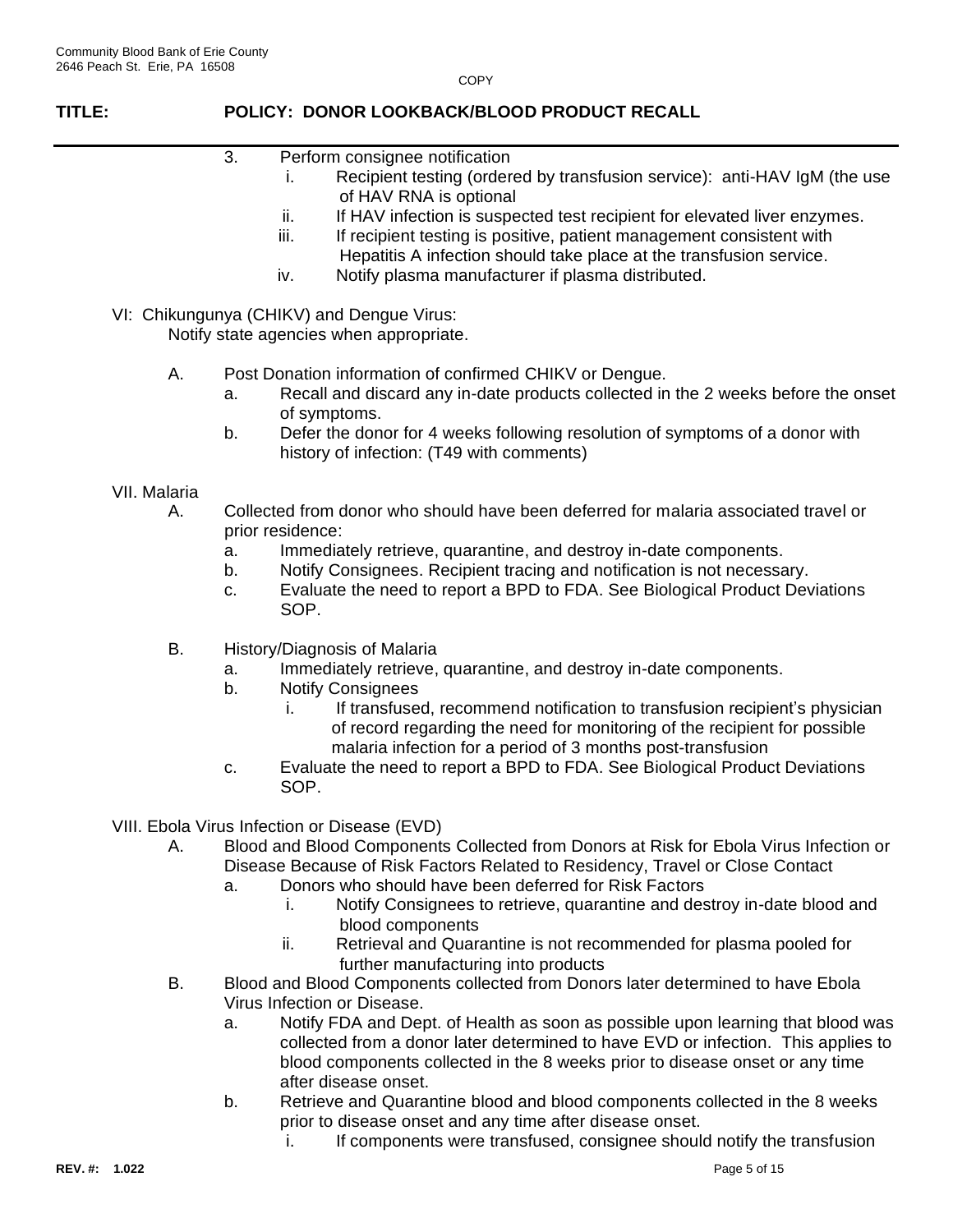### **TITLE: POLICY: DONOR LOOKBACK/BLOOD PRODUCT RECALL**

recipient's physician of record regarding the need for notification and monitoring of the recipient.

### IX. RECALLS WILL BE PERFORMED IN THE FOLLOWING INSTANCES (NOT LIMITED TO):

- 1. Mislabeled blood product
- 2. Untested or improperly tested blood product distributed
- 3. Release of a blood product with a positive test result
- 4. Notification of positive test results from an outside source
- 5. Products from a donor that did not meet the donor selection criteria
- 6. Notification from a supplier of a critical supply recall.

### **PROCEDURE:**

```
Responsibilities: It will be the responsibility of the Laboratory staff performing result review, the QA 
          Department and/or Technical Director or their designee to direct a lookback, 
          retrieval, and quarantine and disposal action.
```
- 1. Lookback/Recall will take priority over any/all blood bank functions. Overtime, if necessary, will automatically be authorized.
- 2. Institute a search of the donor's previous donation history using the "DV3" screen in the "DN" system or by using "DL" in the "LA" subsystem. Print this screen – shift, F1 or print screen
- 3. The Laboratory staff will generate a Donor Lookback/Positive Test Results form. If product retrieval is not necessary (1st time donor) attach a copy of the DV3 or DL screen to the Donor Lookback/Positive Test Results Form and return to QA.
- 4. In the DN subsystem, check the "DE" screen to ascertain if the appropriate deferral has been generated.
- 5. If a recall, market withdrawal or product retrieval is necessary:
	- a. Initiate a Recall/Market Withdrawal-Post Donation Report Form.
	- b. Using the DL screen in the LA subsystem, check for recent donations.
	- c. Donations prior to 12-31-97 at CBB will be reviewed in the LA system as follows:
		- $i. = LA$
		- ii. QA
		- iii. Select local query
		- iv. Select unit disposition
		- v. Type in unit number
		- vi. Execute (F11)
	- d. If products are in inventory at CBB:
		- i. Notify the Lab staff to quarantine and/or discard all products.
		- ii. Document action on the Recall/Market Withdrawal-Post Donation Report Form (date, discard code, initials).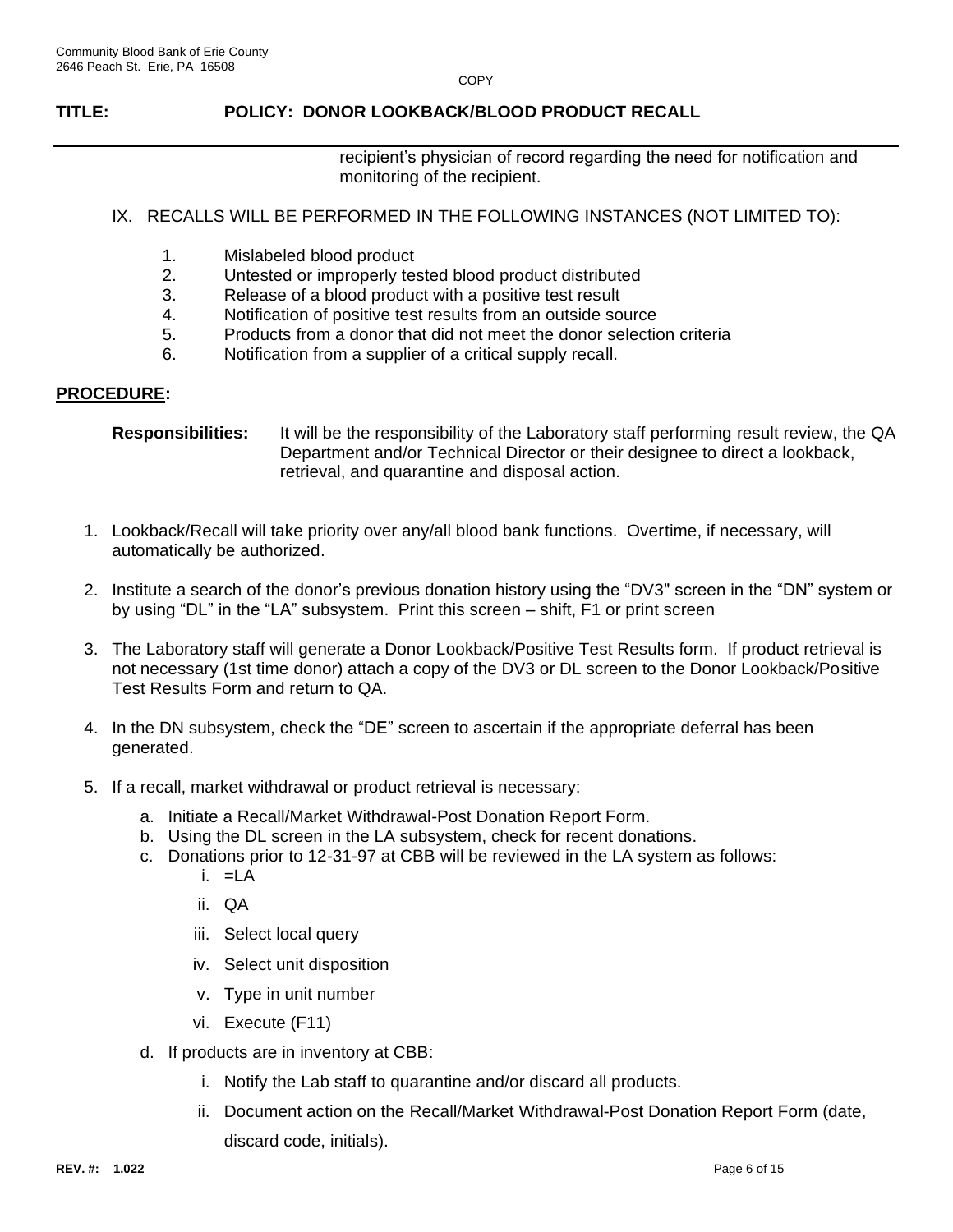## **TITLE: POLICY: DONOR LOOKBACK/BLOOD PRODUCT RECALL**

- e. If products are in a consignee's inventory:
	- i. Document the receiving hospital, the contact spoken to (include date and time), the final disposition of the product (transfused, outdated, in inventory).
	- ii. If the product is in the consignee's current inventory, request that they quarantine the product and return it as soon as possible to the blood center for disposal or correction or to destroy at the consignee location and send confirmation of destruction.
	- iii. When the product is returned, the laboratory staff will discard the product and complete the Recall/Market Withdrawal-Post Donation Report Form form with the date, discard code (if applicable), and their initials. A copy of the CA screen should be attached to the Recall/Market Withdrawal-Post Donation Report Form form.
- f. Return all forms to the QA Department for review.

### **REPORTING:**

- All forms will be completed, and documentation attached and returned to the QA Department for review.
- Confirmatory/Supplemental testing will take place according to SOP "Testing, Deferral and Re-entry Requirements".
- The QA department will perform notification to consignee, health authority and/or plasma manufacturer as required and/or at the direction of the Medical Director. Refer to the following documents:
	- ✓ Investigation of Discrepancies SOP
	- ✓ CSL Quality Requirements and Short Supply Agreement
	- CSL Plasma Lookback, Changes & Notification policy
	- ✓ Octapharma Lookback/Change Control/Deviation policy
	- ✓ Octapharma Lookback/PDI Requirements
	- Octapharma Quality Assurance Agreement
	- ✓ Electronic Reporting: Proficiency Tests and Infectious Disease SOP
	- ✓ Biological Product Deviations SOP
	- ✓ NYDOH Subpart 58-2.8 (b)

### References:

FDA Guidance for Industry:

- Revised Recommendations for Reducing the Risk of Human Immunodeficiency Virus Transmission by Blood and Blood Products
- "Lookback" for Hepatitis C Virus (HCV): Product Quarantine, Consignee Notification, Further Testing, Product Disposition, and Notification of Transfusion Recipients Based on Donor Test Results Indicating Infection with HCV
- Recommendations for Assessment of Donor Suitability and Blood and Blood Product Safety in Cases of Possible Exposure to Anthrax
- Recommendations for Deferral of Donors and Quarantine and Retrieval of Blood and Blood Products in Recent Recipients of Smallpox Vaccine (Vaccinia Virus) and Certain Contacts of Smallpox Vaccine Recipients
- Recommendations for the Assessment of Donor Suitability and Blood Product Safety in Cases of Suspected Severe Acute Respiratory Syndrome (SARS) or Exposure to SARS
- Recommendations for Assessment of Blood Donor Eligibility, Donor Deferral and Blood Product Management in Response to Ebola Virus, 1.17
- Recommendations for Reducing the Risk of Transfusion-Transmitted Babesiosis, May 2019
- Recommendations to Reduce the possible Risk of Transmission of Creutzfeldt-Jakob Disease and Variant Creutzfeldt-Jakob Disease by Blood and Blood Components, April 2020
- Revised Recommendations to Reduce the Risk of Transfusion-Transmitted Malaria, April 2020
- FDA's Updated Information for Blood Establishments Regarding the Novel Corona Virus (COVID-19) Outbreak, May 11, 2020

21 CFR 610.46-48, 42 CFR 482.27(c)

AABB Standards for Blood Banks and Transfusion Services, 7.4.6, 7.4.6.1 CSL Quality Requirements and Short Supply Agreement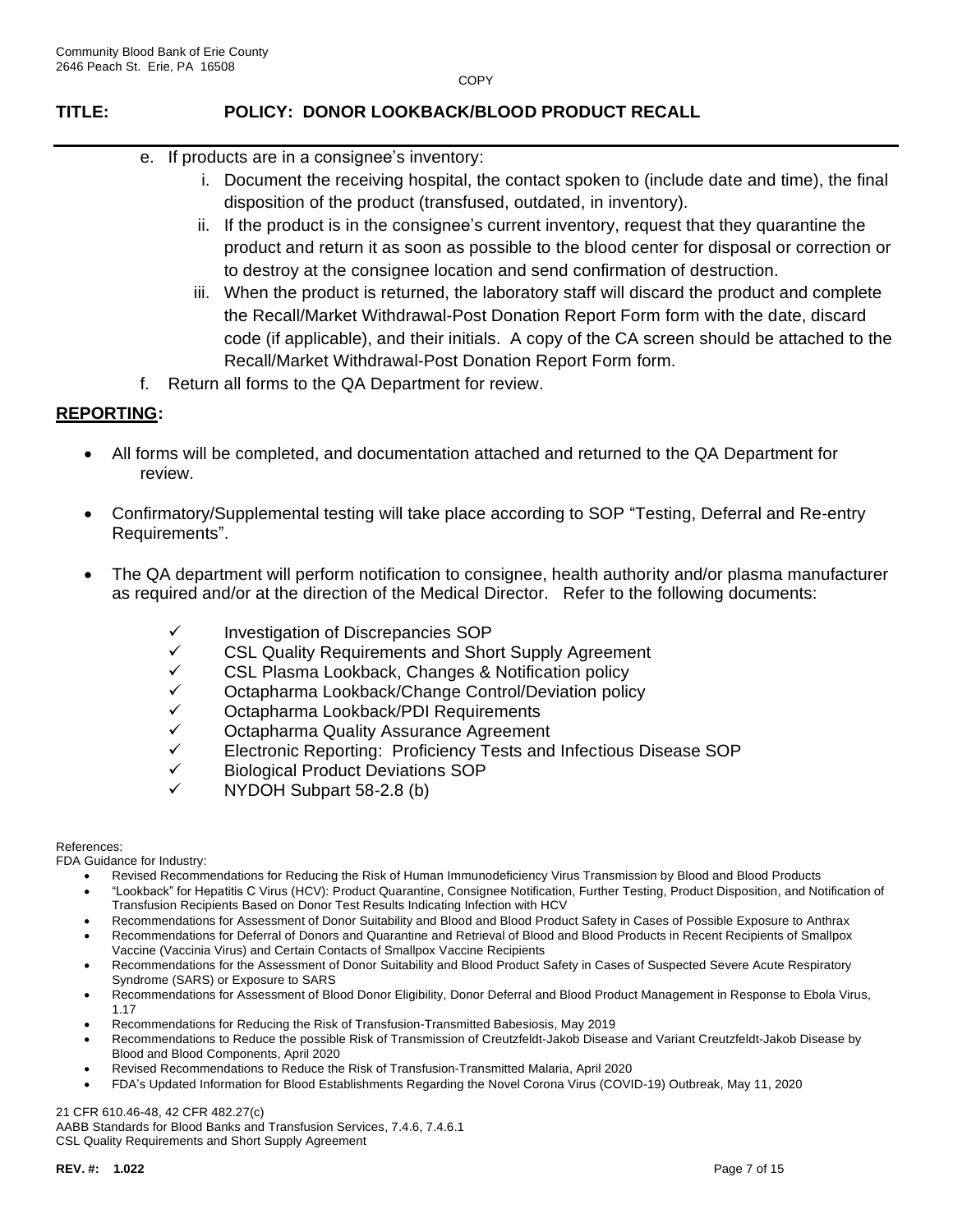## **TITLE: POLICY: DONOR LOOKBACK/BLOOD PRODUCT RECALL**

Octapharma Lookback/PDI Requirements Octapharma Quality Assurance Agreement NYDOH Subpart 58-2.8 (b)

SOP:

Investigation of Discrepancies Donor Deferral WNV Testing/Deferral/Reentry Requirements Chagas Testing/Deferral/Reentry Requirements Testing/Deferral/Reentry Requirements CSL Plasma Lookback, Changes & Notification policy Biological Product Deviations SOP Octapharma Lookback/Change Control/Deviation policy Electronic Reporting: Proficiency Tests and Infectious Disease Processing Whole Blood, Low Titer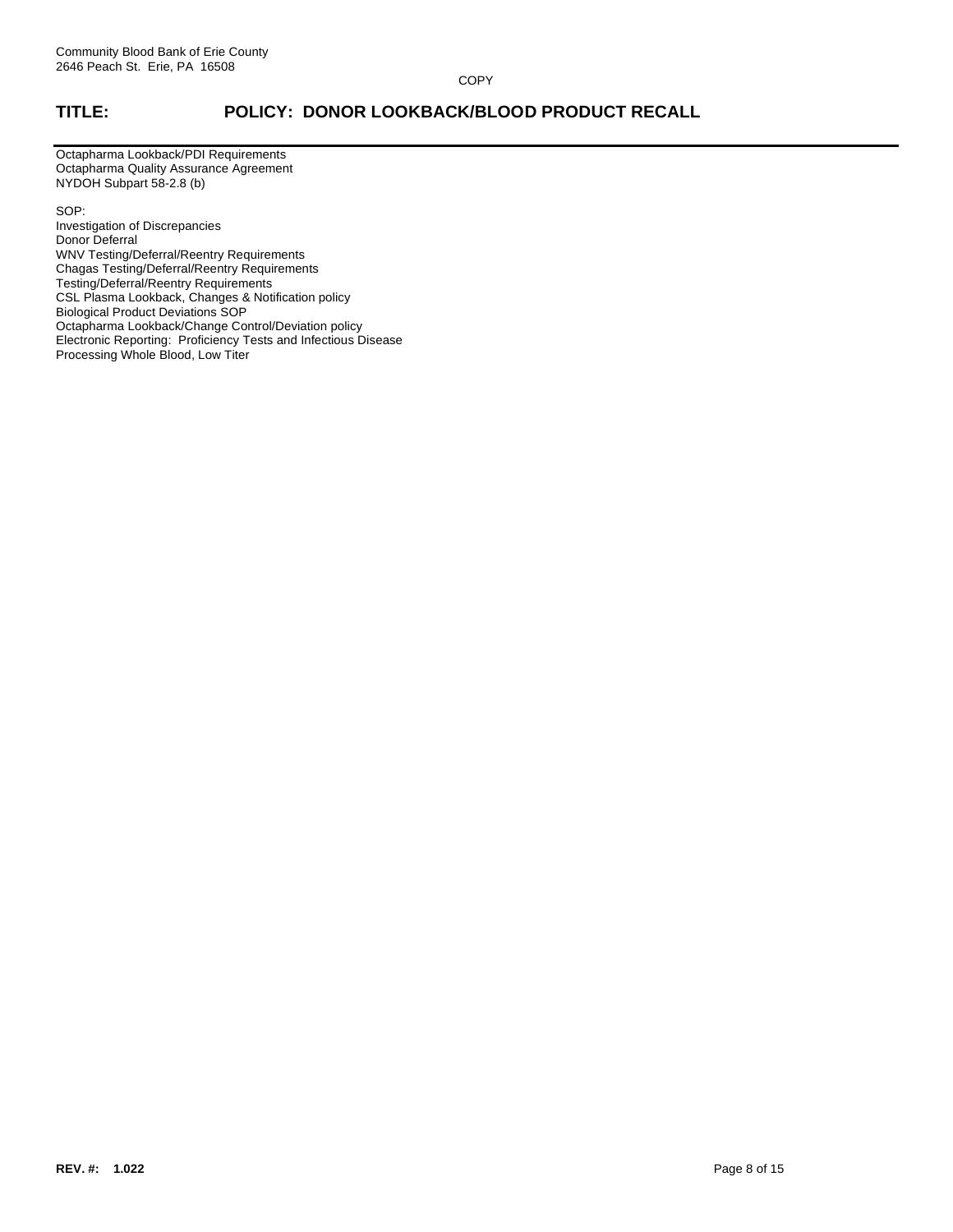| Original<br>Effective<br>Date | Revised by  | Revision                                                                                                                                                                                                                                                                                                                                                                                                                                                                                                                                                                                                                                                                                                                                                                                                                                                                                                                                                                                                                                                                                                                                                                                                                                                                                                                                                                                                                                                                                                                                                                                                                                                                                                                                                                                                                                                                                                                                                                                                                                                                                                                                                                                                                                                                                                                                                                                                                                                                                                                                                                                                                                                                                                                                                                                                                                                                                                                                                                                                                                                                                                                                                                                                                                                                                                                                                                                                                                                                                                                                                                                                                                                                                                                                                                                                                                                                                                                                                                                                                                                                                                                                                                                                                                                                                                                                                          | Supersedes<br>Revision # |
|-------------------------------|-------------|-------------------------------------------------------------------------------------------------------------------------------------------------------------------------------------------------------------------------------------------------------------------------------------------------------------------------------------------------------------------------------------------------------------------------------------------------------------------------------------------------------------------------------------------------------------------------------------------------------------------------------------------------------------------------------------------------------------------------------------------------------------------------------------------------------------------------------------------------------------------------------------------------------------------------------------------------------------------------------------------------------------------------------------------------------------------------------------------------------------------------------------------------------------------------------------------------------------------------------------------------------------------------------------------------------------------------------------------------------------------------------------------------------------------------------------------------------------------------------------------------------------------------------------------------------------------------------------------------------------------------------------------------------------------------------------------------------------------------------------------------------------------------------------------------------------------------------------------------------------------------------------------------------------------------------------------------------------------------------------------------------------------------------------------------------------------------------------------------------------------------------------------------------------------------------------------------------------------------------------------------------------------------------------------------------------------------------------------------------------------------------------------------------------------------------------------------------------------------------------------------------------------------------------------------------------------------------------------------------------------------------------------------------------------------------------------------------------------------------------------------------------------------------------------------------------------------------------------------------------------------------------------------------------------------------------------------------------------------------------------------------------------------------------------------------------------------------------------------------------------------------------------------------------------------------------------------------------------------------------------------------------------------------------------------------------------------------------------------------------------------------------------------------------------------------------------------------------------------------------------------------------------------------------------------------------------------------------------------------------------------------------------------------------------------------------------------------------------------------------------------------------------------------------------------------------------------------------------------------------------------------------------------------------------------------------------------------------------------------------------------------------------------------------------------------------------------------------------------------------------------------------------------------------------------------------------------------------------------------------------------------------------------------------------------------------------------------------------------------------------|--------------------------|
| 3.27.01                       | D. Pirschel | CJD LOOKBACK/WITHDRAWALS<br>Whole Blood & Blood Components Intended for Transfusion and Cellular Blood Components Intended for<br>Further Manufacture into Injectable Products from donors with a CJD Diagnosis or CJD Risk Factors<br>If a donor is diagnosed with CJD or has CJD risk factors, retrieve and destroy all in-date blood<br>1.<br>components (including Whole Blood and blood components intended for transfusion).<br>2.<br>Perform consignee notification of all prior products within one week<br>3.<br>File a BPD if the donor has been diagnosed with CJD. A BPD is not required if the components<br>were collected prior to the implementation of this deferral (5/28/2002)<br>Geographic Risk for CJD and/or Exposure to Bovine Insulin Made in the UK since 1980.<br>В.<br>1.<br>Geographic deferrals<br>i.<br>If a donor has geographic risk factors, retrieve and destroy all in-date blood components (including<br>Whole Blood, blood components intended for transfusion and all in-date cellular blood components intended<br>for manufacturing into injectable products under blood center control).<br>Perform consignee notification of all prior products within one week<br>ii.<br>iii.<br>File a BPD for any distributed components collected after implementation of the deferral (5/28/2002)<br>2.<br>Donors with Exposure to Bovine Insulin Made in the UK since 1980<br>i.<br>If a donor has been exposed to bovine insulin made in the UK since 1980, retrieve and destroy all in-<br>date blood components (including Whole Blood, blood components intended for transfusion and all in-date<br>cellular blood components intended for manufacturing into injectable products under blood center control).<br>Perform consignee notification of all prior products within one week<br>ii.<br>iii.<br>File a BPD for any distributed components collected after implementation of the deferral (5/28/2002)<br>C.<br>Recoverd Plasma from Donors with Geographic Risk Deferrals and/or Exposure to Bovine Insulin<br>Made in the UK since 1980<br>If a donor has geographic risk factors or exposure to bovine insuling made in the UK since 1980,<br>1.<br>retrieve and destroy all in-date recoverd plasma under blood center control.<br>NOTE: If the recovered plasma has been sent to the consignee and the products have already been pooled,<br>do not conduct product retrieval or consignee notification for these units<br>2.<br>Perform consignee notification of all prior products within one week<br>3.<br>File a BPD for any distributed components collected after implementation of the deferral (5/28/2002)<br>D.<br>Donors with vCJD, suspected vCJD or CJD and Age Less than 55 Years<br>If a donor has been diagnosed with vCJD, suspected vCJD or CJD and Age Less than 55 Years<br>1.<br>retrieve and destroy all in-date blood components (including Whole Blood, blood components intended for<br>transfusion, all recovered plasma and all in-date cellular blood components intended for manufacturing into<br>injectable products under blood center control).<br>2.<br>Perform consignee notification of all prior products within one week<br>File a BPD if the donor has been diagnosed with vCJD, suspected vCJD or CJD and age less than<br>3.<br>55 years for any distributed products. FDA requests that they be notified as soon as possible instead of<br>waiting 45 days. Telephone: (301-827-6220)<br>Е.<br>Plasma Derivatives.<br>Plasma derivatives manufactured using plasma from donors with CJD or CJD risk factors, or<br>1.<br>geographic risk deferrals: do not withdraw pooled plasma, intermediates and plasma derivatives<br>manufactured from these donors<br>2.<br>Plasma derivatives manufactured using plasma from donors diagnosed with vCJD or suspected<br>vCJD<br>a.<br>Immediated retrieve and destroy any pooled plasma, intermediates, derivatives and other material<br>containing plasma from such a donor.<br>Perform consignee notification of all prior products within one week<br>b.<br>File a BPD if the donor has been diagnosed with vCJD, suspected vCJD or CJD and age less than<br>C.<br>55 years for any distributed products. FDA requests that they be notified as soon as possible instead of<br>waiting 45 days. Telephone: (301-827-6220) | 1.005                    |
|                               | D. Pirschel | Remove BRD Union Square address                                                                                                                                                                                                                                                                                                                                                                                                                                                                                                                                                                                                                                                                                                                                                                                                                                                                                                                                                                                                                                                                                                                                                                                                                                                                                                                                                                                                                                                                                                                                                                                                                                                                                                                                                                                                                                                                                                                                                                                                                                                                                                                                                                                                                                                                                                                                                                                                                                                                                                                                                                                                                                                                                                                                                                                                                                                                                                                                                                                                                                                                                                                                                                                                                                                                                                                                                                                                                                                                                                                                                                                                                                                                                                                                                                                                                                                                                                                                                                                                                                                                                                                                                                                                                                                                                                                                   | 1.006                    |
|                               | D. Pirschel | Added:<br><b>HEPATITIS A (HAV) OUTBREAK</b><br>When alerted to a local outbreak of a Hepatitis A:<br>$\Box$ NOTE: this process will be activated if the public health authority announces either of the following<br>circumstances:<br>A common source outbreak has occurred and post exposure prophylaxis is recommended for groups or<br>individuals<br>The potential for outbreak exists due to the discovery of an infected food handler or other common source and<br>post exposure prophylaxis is recommended for groups or individuals<br>If no post exposure prophylaxis is recommended, the blood center does not need to take action.<br>CBB Medical Director or designee will communicate with local health department or public health authority to<br>understand the potential for exposure, the number of people involved, the affected geographic area, and the<br>dates of possible exposure                                                                                                                                                                                                                                                                                                                                                                                                                                                                                                                                                                                                                                                                                                                                                                                                                                                                                                                                                                                                                                                                                                                                                                                                                                                                                                                                                                                                                                                                                                                                                                                                                                                                                                                                                                                                                                                                                                                                                                                                                                                                                                                                                                                                                                                                                                                                                                                                                                                                                                                                                                                                                                                                                                                                                                                                                                                                                                                                                                                                                                                                                                                                                                                                                                                                                                                                                                                                                                                      | 1.007                    |
|                               |             | Staff will need to identify donors who may have been exposed to HAV during an outbreak. This information                                                                                                                                                                                                                                                                                                                                                                                                                                                                                                                                                                                                                                                                                                                                                                                                                                                                                                                                                                                                                                                                                                                                                                                                                                                                                                                                                                                                                                                                                                                                                                                                                                                                                                                                                                                                                                                                                                                                                                                                                                                                                                                                                                                                                                                                                                                                                                                                                                                                                                                                                                                                                                                                                                                                                                                                                                                                                                                                                                                                                                                                                                                                                                                                                                                                                                                                                                                                                                                                                                                                                                                                                                                                                                                                                                                                                                                                                                                                                                                                                                                                                                                                                                                                                                                          |                          |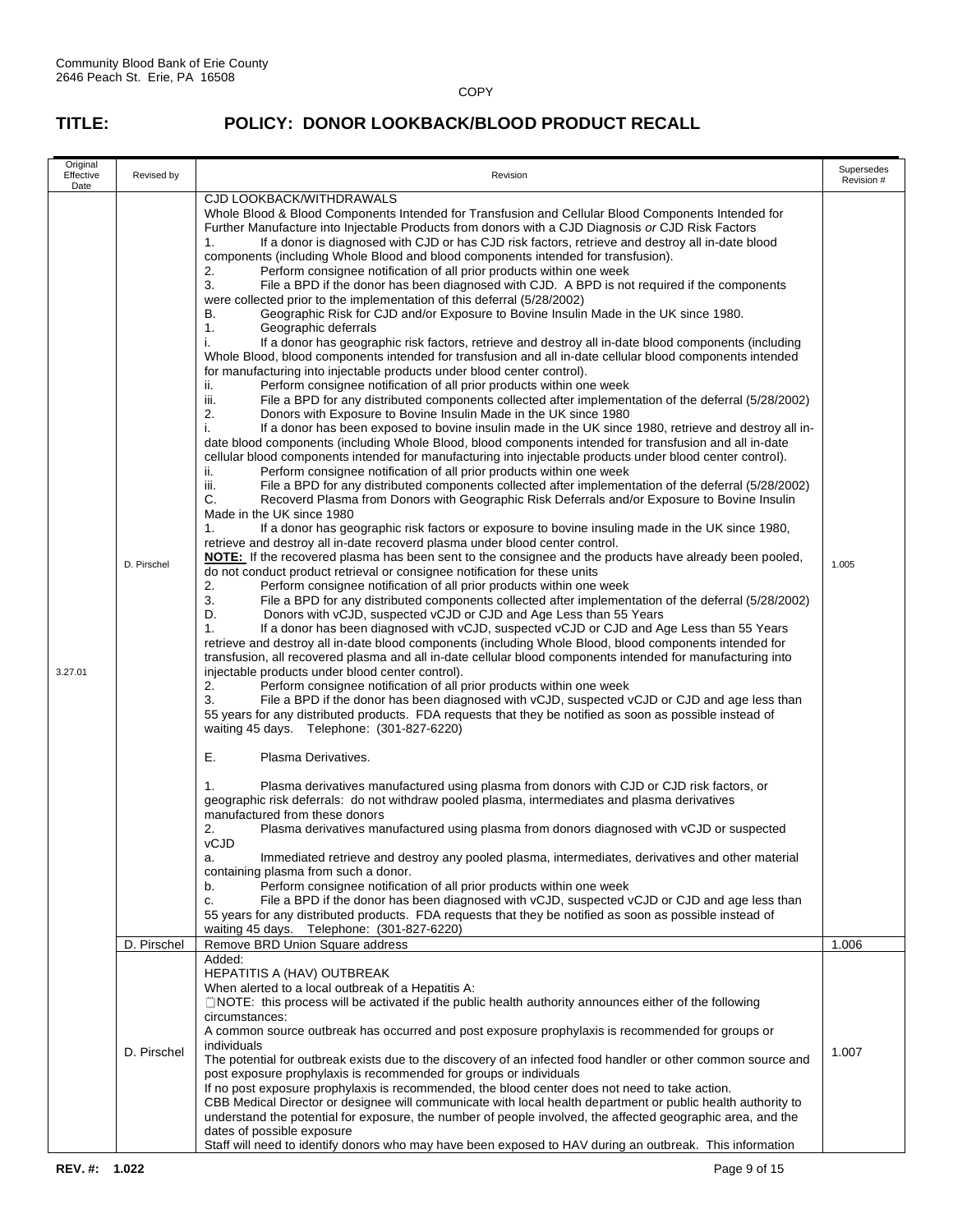| Original<br>Effective<br>Date | Revised by  | Revision                                                                                                                                                                                                                                                                                                                                                                                                                                                                                                                                                                                                                                                                                                                                                                                                                                                                                                                                                                                                                                                                                                                                                                                                                                                                                                                                                                                                                                                                                                                            | Supersedes<br>Revision # |
|-------------------------------|-------------|-------------------------------------------------------------------------------------------------------------------------------------------------------------------------------------------------------------------------------------------------------------------------------------------------------------------------------------------------------------------------------------------------------------------------------------------------------------------------------------------------------------------------------------------------------------------------------------------------------------------------------------------------------------------------------------------------------------------------------------------------------------------------------------------------------------------------------------------------------------------------------------------------------------------------------------------------------------------------------------------------------------------------------------------------------------------------------------------------------------------------------------------------------------------------------------------------------------------------------------------------------------------------------------------------------------------------------------------------------------------------------------------------------------------------------------------------------------------------------------------------------------------------------------|--------------------------|
|                               |             | may be elicited by utilizing one or more of the following:<br>Provide written information to all presenting donors in the affected geographic area about the name of the<br>involved establishment or food outbreak and the dates of possible exposure<br>Asking an additional question during the health history interview in the affected geographic area about possible<br>exposure to the hepatitis A outbreak.<br>These measures should take place for at least 120 days after the date of the last possible exposure.<br>Donor Deferral will be 120 days from the date of the last potential exposure. Defer regardless of reported HAV<br>vaccination status.<br>Post donation information and blood component retrieval<br>If donor was exposed, discard any in-house/in-date components<br>Retrieve any distributed products collected during the period from the donor's first potential exposure through<br>120 days after the date of the donor's last exposure.<br>Perform consignee notification<br>Recipient testing (ordered by transfusion service): anti-HAV IgM (the use of HAV RNA is optional<br>If HAV infection is suspected test recipient for elevated liver enzymes.<br>If recipient testing is positive, patient management consistent with Hepatitis A infection should take place at the<br>transfusion service.<br>Notify plasma manufacturer if plasma distributed                                                                                                                                   |                          |
|                               | D. Pirschel | Deleted:<br>The Data Base Administrator (DBA) or designee will be responsible for researching computer records and<br>completing the initial and final disposition on the Blood Product/Recall. In the event the DBA is unavailable,<br>the person performing supervisory review will be responsible for performing this step.<br>Generate a Product Return/Discard Request to be given to the courier when the product is retrieved.<br>Form: Product Return/Discard Request<br>Recipient notification, testing and follow-up will be at the consignee's direction and supplemental test with<br>RIBA 2.0 or higher is reactive<br>Added:<br>Chikungunya (CHIKV) and Dengue Virus:<br>Post Donation information of confirmed CHIKV or dengue. Recall and discard any in-date products collected<br>in the 14 days before the onset of symptoms Defer the donor for 28 days following resolution of symptoms:<br>(T49 with comments)<br>WNVNAT & Chagas Lookback: see WNV Testing, Deferral, Reentry Requirements and Chagas Testing:<br>Selection, Lookback & Deferral procedures<br>RNA-reactive or antibody-confirmed positive donors (anti-HCV screening test repeatedly reactive and<br>repeatedly reactive second licensed antibody screen as a supplemental test): Track units distributed from the<br>same donor for 10 years prior to the anti-HCV reactive donation, or to the date 12 months prior to the donor's<br>most recent negative licensed multi-antigen screening test for HCV. Perform consignee notification. | 1.008                    |
| 3.27.01                       | D. Pirschel | <b>DELETED</b><br>and/or Executive Director,<br>Added: It will be the responsibility of the Laboratory staff performing result review,<br>or to destroy at the consignee location and send confirmation of destruction.                                                                                                                                                                                                                                                                                                                                                                                                                                                                                                                                                                                                                                                                                                                                                                                                                                                                                                                                                                                                                                                                                                                                                                                                                                                                                                             | 1.009                    |
|                               | D.Pirschel  | Deleted:<br>Director, Donor Operations<br>Added:<br>Refer to the following documents:<br>Investigation of Discrepancies procedure<br>CSL Quality Requirements and Short Supply Agreement<br>CSL Plasma Lookback, Changes & Notification policy<br>Octapharma Lookback policy<br><b>Biological Product Deviations policy</b><br>NYDOH Subpart 58-2.8 (b)<br><b>Collections Management</b>                                                                                                                                                                                                                                                                                                                                                                                                                                                                                                                                                                                                                                                                                                                                                                                                                                                                                                                                                                                                                                                                                                                                            | 1.010                    |
|                               | D.Pirschel  | Added:<br>Director, Donor Services<br><b>ZIKV</b><br>Defer for 4 weeks after resolution of symptoms a donor who reports symptoms suggestive of ZIKV that arose<br>within 2 weeks of departure from an area with active transmission of ZIKV. (T87 with date of symptom<br>resolution).<br>Defer for 4 weeks after the last sexual contact with a donor who has had sexual contact with a man who has<br>been diagnosed with ZIKV or who traveled to or resided in an area with active transmission of ZIKV in the 3<br>months prior to that instance of sexual contact. (T46 with comments)<br>Defer for 4 weeks from the date of his or her departure, a donor who has been a resident of or has traveled to<br>an area with active transmission of ZIKV (T87 with date left area).<br><b>Product Management</b><br>Quarantine and destroy any undistributed in-date blood or blood components from the donor.<br>If components were distributed: notify consignee to destroy any in-date blood or blood components. Advise<br>transfusion service to inform the transfusion recipient's physician of record regarding potential need for                                                                                                                                                                                                                                                                                                                                                                                          | 1.011                    |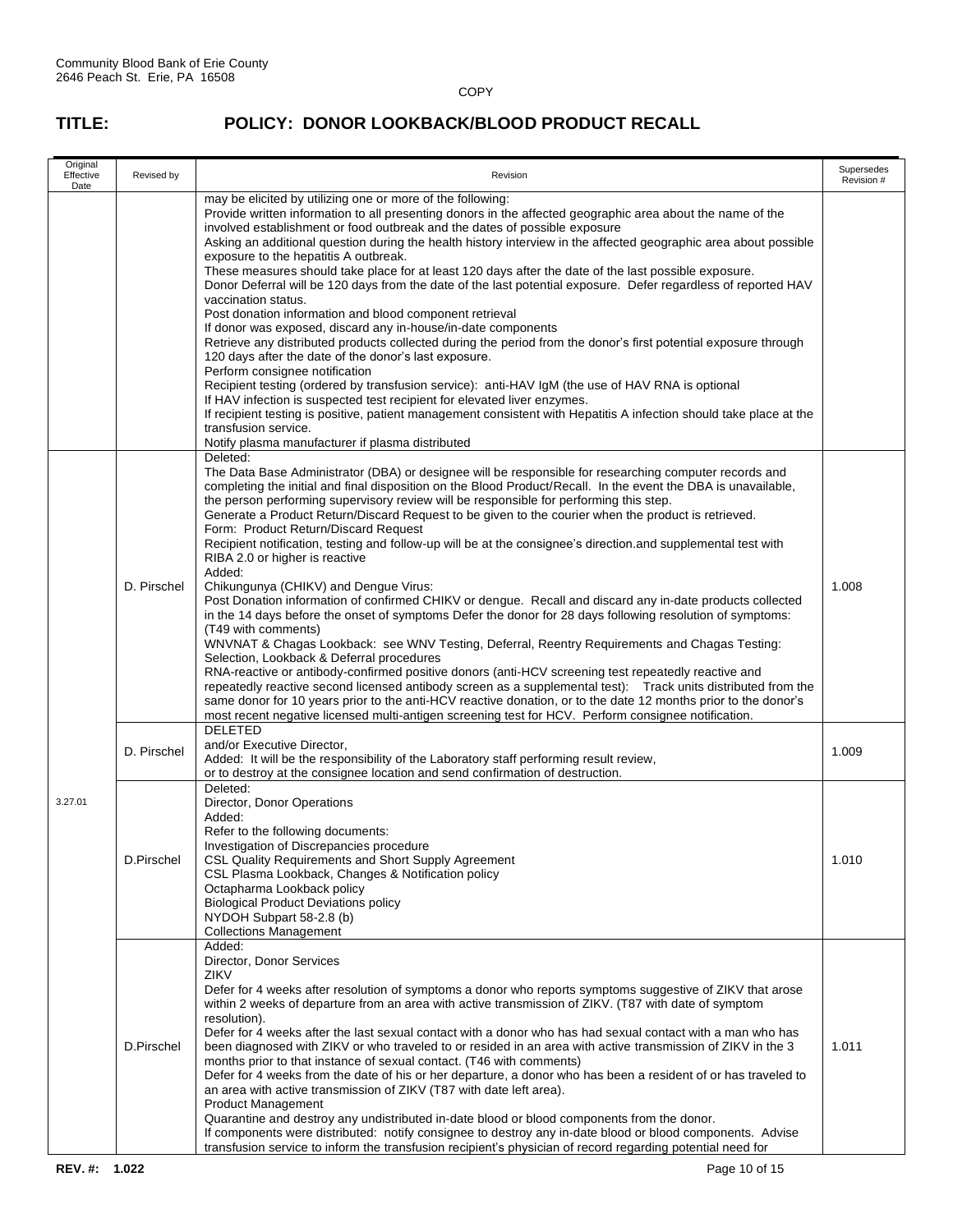| Original<br>Effective<br>Date | Revised by                                                                                                                                                                                                                                                                                                                                                                                                                                                                                                                                                   | Revision                                                                                                                                                                                                                                                                                                                                                                                                                                                                                                                                                                                                                                                                                                                                                                                                                                                                                                                                                                                                                                                                                                                                                                                                                                                                                                                                                               | Supersedes<br>Revision # |
|-------------------------------|--------------------------------------------------------------------------------------------------------------------------------------------------------------------------------------------------------------------------------------------------------------------------------------------------------------------------------------------------------------------------------------------------------------------------------------------------------------------------------------------------------------------------------------------------------------|------------------------------------------------------------------------------------------------------------------------------------------------------------------------------------------------------------------------------------------------------------------------------------------------------------------------------------------------------------------------------------------------------------------------------------------------------------------------------------------------------------------------------------------------------------------------------------------------------------------------------------------------------------------------------------------------------------------------------------------------------------------------------------------------------------------------------------------------------------------------------------------------------------------------------------------------------------------------------------------------------------------------------------------------------------------------------------------------------------------------------------------------------------------------------------------------------------------------------------------------------------------------------------------------------------------------------------------------------------------------|--------------------------|
|                               |                                                                                                                                                                                                                                                                                                                                                                                                                                                                                                                                                              | monitoring the recipient for a possible ZIKV infection.<br>Deleted: Manager, Donor Recruitment                                                                                                                                                                                                                                                                                                                                                                                                                                                                                                                                                                                                                                                                                                                                                                                                                                                                                                                                                                                                                                                                                                                                                                                                                                                                         |                          |
|                               | D. Pirschel                                                                                                                                                                                                                                                                                                                                                                                                                                                                                                                                                  | Added:<br>Notify state agencies when appropriate.<br>QA will perform regular checks (online) with state department of healths and CDC to monitor areas of Zika<br>transmission                                                                                                                                                                                                                                                                                                                                                                                                                                                                                                                                                                                                                                                                                                                                                                                                                                                                                                                                                                                                                                                                                                                                                                                         | 1.012                    |
| 3.27.01                       | D. Pirschel                                                                                                                                                                                                                                                                                                                                                                                                                                                                                                                                                  | Added:<br>Zika Testing/Deferral/Reentry Requirements<br>Zika Virus<br>Deferral:<br>Defer a donor who tests ID NAT reactive for Zika for 120 days from the ID NAT reactive donation or from the<br>resolution of symptoms, whichever timeframe is longer. (T92 deferral code.<br>Notify the donor of the deferral and request participation in further study. (see Donor Deferral and Zika<br>Testing/Deferral/Reentry Requirements SOPs)<br><b>Product Management</b><br>Quarantine and destroy any undistributed in-date blood or blood components collected from the donor in the<br>120 days prior to the donation that is ID NAT reactive.<br>If components were distributed: notify consignee to destroy any in-date blood or blood components.<br>Advise transfusion service to inform the transfusion recipient's physician of record regarding potential need for<br>monitoring and counseling the recipient for a possible ZIKV infection<br>Zika Testing/Deferral/Reentry Requirements<br>WNV Testing/Deferral/Reentry Requirements<br><b>Chagas Testing/Deferral/Reentry Requirements</b><br><b>Testing/Deferral/Reentry Requirements</b>                                                                                                                                                                                                                   | 1.013                    |
|                               | D. Pirschel                                                                                                                                                                                                                                                                                                                                                                                                                                                                                                                                                  | Added:<br>VII. Ebola Virus Infection or Disease (EVD)<br>Blood and Blood Components Collected from Donors at Risk for Ebola Virus Infection or Disease Because of<br>Risk Factors Related to Residency, Travel or Close Contact<br>Donors who should have been deferred for Risk Factors<br>Notify Consignees to retrieve, quarantine and destroy in-date blood and blood components<br>Retrieval and Quarantine is not recommended for plasma pooled for further manufacturing into products<br>Blood and Blood Components collected from Donors later determined to have Ebola Virus Infection or<br>Disease.<br>Notify FDA and Dept. of Health as soon as possible upon learning that blood was collected from a donor later<br>determined to have EVD or infection. This applies to blood components collected in the 8 weeks prior to<br>disease onset or anytime after disease onset.<br>Retrieve and Quarantine blood and blood components collected in the 8 weeks prior to disease onset and any<br>time after disease onset.<br>If components were transfused, consignee should notify the transfusion recipient's physician of record<br>regarding the need for notification and monitoring of the recipient.<br>Recommendations for Assessment of Blood Donor Eligibility, Donor Deferral and Blood Product Management<br>in Response to Ebola Virus, 1.17 | 1.014                    |
| 3.27.01                       | D. Pirschel                                                                                                                                                                                                                                                                                                                                                                                                                                                                                                                                                  | Deleted: Executive Director<br>Added:<br>Octapharma Lookback/Change Control/Deviation policy<br>Octapharma Lookback/PDI Requirements<br>Octapharma Quality Assurance Agreement<br>Pres/CEO<br><b>Collections Management</b><br><b>IT Director</b>                                                                                                                                                                                                                                                                                                                                                                                                                                                                                                                                                                                                                                                                                                                                                                                                                                                                                                                                                                                                                                                                                                                      |                          |
| 3.27.01                       | D. Pirschel                                                                                                                                                                                                                                                                                                                                                                                                                                                                                                                                                  | Deleted:<br>and request participation in further study<br>Added:<br>ZIKVNAT                                                                                                                                                                                                                                                                                                                                                                                                                                                                                                                                                                                                                                                                                                                                                                                                                                                                                                                                                                                                                                                                                                                                                                                                                                                                                            |                          |
| 3.27.01                       | K. Kramer                                                                                                                                                                                                                                                                                                                                                                                                                                                                                                                                                    | Added:<br>Positive Anti-A/B Titers- Refer to Processing Whole Blood, Low Titer SOP                                                                                                                                                                                                                                                                                                                                                                                                                                                                                                                                                                                                                                                                                                                                                                                                                                                                                                                                                                                                                                                                                                                                                                                                                                                                                     | 1.017                    |
| 3.27.01                       | Added:<br>Syphilis, Babesia NAT<br>Babesia NAT Lookback<br>When a donation tests reactive for Babesia by a licensed donor NAT:<br>Discard the donation, including all components.<br>K. Kramer<br>Retrieve, quarantine and discard all in-date cellular blood components.<br>Perform consignee notification for cellular products collected from the donor in the 12 months prior to the date<br>of the reactive index donation. Recipient tracing and notification is required.<br>Quarantine and discard any <i>in-house</i> in-date acellular components. |                                                                                                                                                                                                                                                                                                                                                                                                                                                                                                                                                                                                                                                                                                                                                                                                                                                                                                                                                                                                                                                                                                                                                                                                                                                                                                                                                                        | 1.018                    |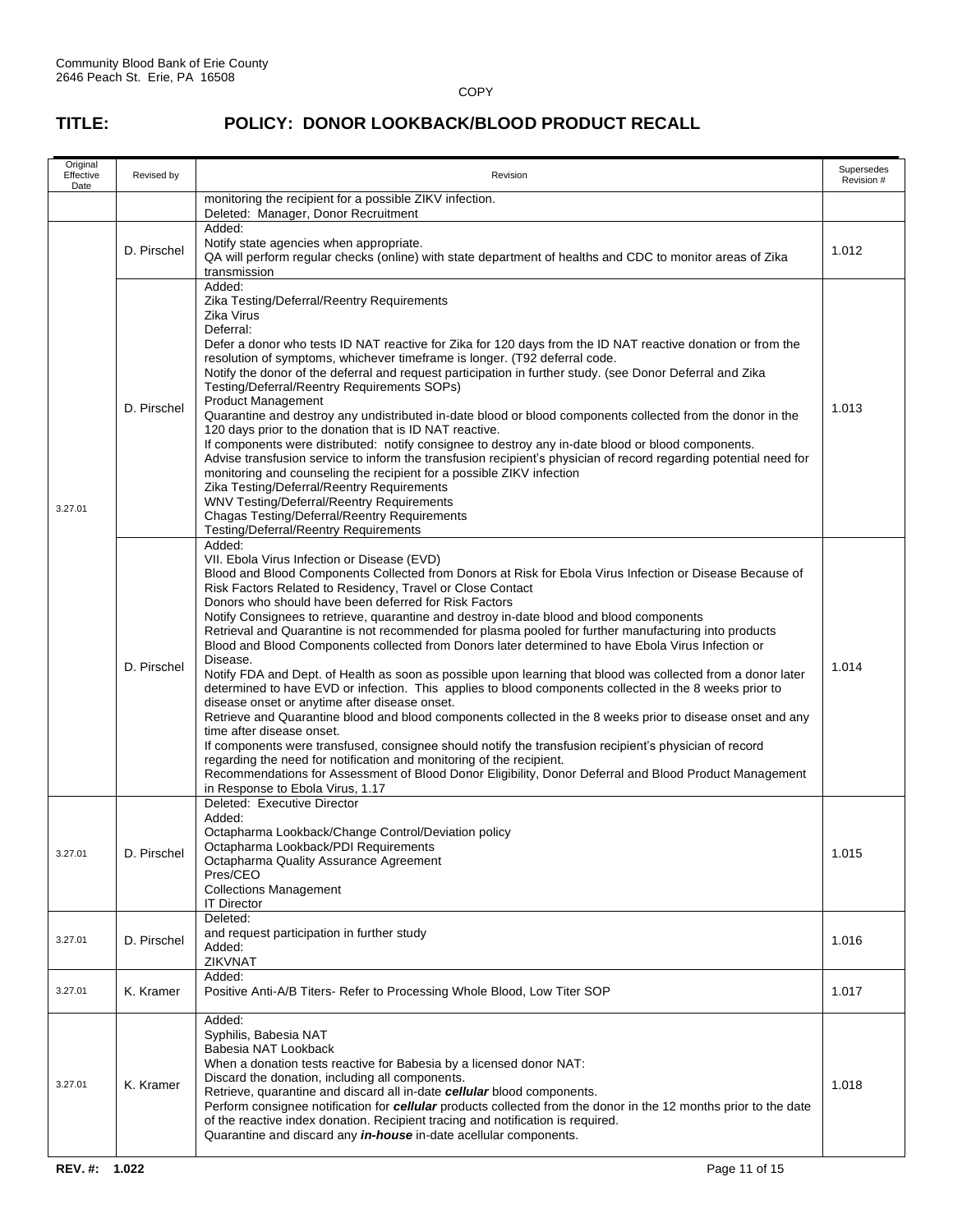| Original<br>Effective<br>Date | Revised by | Revision                                                                                                                                                                                                                                                                                                                                                                                                                                                                                                                                                                                                                                                                                                                                                                                                                                                                                                                                                                                                                                                                                                                                                                                                                                                                                                                                                                                                                                                                                                                                                                                                                                                                                                                                                                                                                                                                                                                                                                                                                                                                                                                                                                                                                                                                                                                                                                                                                                                                                                                                                                                                                                                                                                                                                                                                                                                                                                                                                                                                                                                                                                                                                                                                                                                                                                                                                                                                                                                                                                                                                                                                                                                                                                                                                                                                                                                                                                                                                                                                                                                                                                                                                                                                                                                                                                                         | Supersedes<br>Revision # |
|-------------------------------|------------|----------------------------------------------------------------------------------------------------------------------------------------------------------------------------------------------------------------------------------------------------------------------------------------------------------------------------------------------------------------------------------------------------------------------------------------------------------------------------------------------------------------------------------------------------------------------------------------------------------------------------------------------------------------------------------------------------------------------------------------------------------------------------------------------------------------------------------------------------------------------------------------------------------------------------------------------------------------------------------------------------------------------------------------------------------------------------------------------------------------------------------------------------------------------------------------------------------------------------------------------------------------------------------------------------------------------------------------------------------------------------------------------------------------------------------------------------------------------------------------------------------------------------------------------------------------------------------------------------------------------------------------------------------------------------------------------------------------------------------------------------------------------------------------------------------------------------------------------------------------------------------------------------------------------------------------------------------------------------------------------------------------------------------------------------------------------------------------------------------------------------------------------------------------------------------------------------------------------------------------------------------------------------------------------------------------------------------------------------------------------------------------------------------------------------------------------------------------------------------------------------------------------------------------------------------------------------------------------------------------------------------------------------------------------------------------------------------------------------------------------------------------------------------------------------------------------------------------------------------------------------------------------------------------------------------------------------------------------------------------------------------------------------------------------------------------------------------------------------------------------------------------------------------------------------------------------------------------------------------------------------------------------------------------------------------------------------------------------------------------------------------------------------------------------------------------------------------------------------------------------------------------------------------------------------------------------------------------------------------------------------------------------------------------------------------------------------------------------------------------------------------------------------------------------------------------------------------------------------------------------------------------------------------------------------------------------------------------------------------------------------------------------------------------------------------------------------------------------------------------------------------------------------------------------------------------------------------------------------------------------------------------------------------------------------------------------------------|--------------------------|
|                               |            | <b>NOTE:</b> Consignee notification and retrieval does not apply to 1) previously distributed cellular blood<br>components that were pathogen reduced using an FDA-approved device according to its instructions for use<br>and 2) distributed frozen acellular products.<br>When a donor later reports a history of a positive test result for Babesia and should have been deferred (2<br>years from the date of the positive test result, either from a medical diagnosis or a reactive donor screening<br>test result):<br>Retrieve, quarantine and discard all in-date cellular blood components.<br>Perform consignee notification for cellular products collected from the donor in the 12 months prior to the date<br>of the positive test result. Recipient tracing and notification should be performed by consignee.<br>Quarantine and discard any in house in-date acellular products.<br>Recommendations for Reducing the Risk of Transfusion-Transmitted Babesiosis, May 2019                                                                                                                                                                                                                                                                                                                                                                                                                                                                                                                                                                                                                                                                                                                                                                                                                                                                                                                                                                                                                                                                                                                                                                                                                                                                                                                                                                                                                                                                                                                                                                                                                                                                                                                                                                                                                                                                                                                                                                                                                                                                                                                                                                                                                                                                                                                                                                                                                                                                                                                                                                                                                                                                                                                                                                                                                                                                                                                                                                                                                                                                                                                                                                                                                                                                                                                                      |                          |
| 3.27.01                       | K. Kramer  | Deleted:<br>Syphilis<br>Whole<br>Intended for Transfusion and Cellular Blood Components Intended for Further Manufacture into Injectable<br>Products<br>a<br>Diagnosis or CJD<br>If a donor is diagnosed with CJD or has CJD risk factors, retrieve and destroy all in-date blood components<br>(including Whole Blood and blood components intended for transfusion).<br>Perform consignee notification of all prior products within one week<br>File a BPD if the donor has been diagnosed with CJD.<br>A BPD is not required if the components were collected prior to the implementation of this deferral (5/28/2002)<br>Geographic Risk for CJD and/or Exposure to Bovine Insulin Made in the UK since 1980.<br>Geographic deferrals<br>If a donor has geographic risk factors, retrieve and destroy all in-date blood components (including Whole<br>Blood, blood components intended for transfusion and all in-date cellular blood components intended for<br>manufacturing into injectable products under blood center control).<br>Perform consignee notification of all prior products within one week<br>File a BPD for any distributed components collected after implementation of the deferral (5/28/2002)<br>Donors with Exposure to Bovine Insulin Made in the UK since 1980<br>If a donor has been exposed to bovine insulin made in the UK since 1980, retrieve and destroy all in-date<br>blood components (including Whole Blood, blood components intended for transfusion and all in-date cellular<br>blood components intended for manufacturing into injectable products under blood center control).<br>Perform consignee notification of all prior products within one week<br>File a BPD for any distributed components collected after implementation of the deferral (5/28/2002)<br>Recoverd Plasma from Donors with Geographic Risk Deferrals and/or Exposure to Bovine Insulin Made in the<br>UK since 1980<br>If a donor has geographic risk factors or exposure to bovine insuling made in the UK since 1980, retrieve and<br>destroy all in-date recoverd plasma under blood center control.<br><b>NOTE:</b> If the recovered plasma has been sent to the consignee and the products have already been pooled,<br>do not conduct product retrieval or consignee notification for these units<br>Perform consignee notification of all prior products within one week<br>File a BPD for any distributed components collected after implementation of the deferral (5/28/2002)<br>Donors with vCJD, suspected vCJD or CJD and Age Less than 55 Years<br>If a donor has been diagnosed with vCJD, suspected vCJD or CJD and Age Less than 55 Years retrieve and<br>destroy all in-date blood components (including Whole Blood, blood components intended for transfusion, all<br>recovered plasma and all in-date cellular blood components intended for manufacturing into injectable<br>products under blood center control).<br>Perform consignee notification of all prior products within one week<br>File a BPD if the donor has been diagnosed with vCJD, suspected vCJD or CJD and age less than 55 years<br>for any distributed products. FDA requests that they be notified as soon as possible instead of waiting 45 days.<br>Plasma Derivatives.<br>Plasma derivatives manufactured using plasma from donors with CJD or CJD risk factors, or geographic risk<br>deferrals: do not withdraw pooled plasma, intermediates and plasma derivatives manufactured from these<br>donors<br>Plasma derivatives manufactured using plasma from donors diagnosed with vCJD or suspected vCJD<br>Immediated retrieve and destroy any pooled plasma, intermediates, derivatives and other material containing<br>plasma from such a donor.<br>Perform consignee notification of all prior products within one week<br>File a BPD if the donor has been diagnosed with vCJD, suspected vCJD or CJD and age less than 55 years<br>for any distributed products. FDA requests that they be notified as soon as possible instead of waiting 45 days<br>Acellular blood components (Frozen plasma products) intended for transfusion or for further manufacturing.<br>Quarantine and destroy any undistributed in-date acellular blood components<br>No Consignee notification required.<br>expired | 1.019                    |
| REV. #: 1.022                 |            | Page 12 of 15                                                                                                                                                                                                                                                                                                                                                                                                                                                                                                                                                                                                                                                                                                                                                                                                                                                                                                                                                                                                                                                                                                                                                                                                                                                                                                                                                                                                                                                                                                                                                                                                                                                                                                                                                                                                                                                                                                                                                                                                                                                                                                                                                                                                                                                                                                                                                                                                                                                                                                                                                                                                                                                                                                                                                                                                                                                                                                                                                                                                                                                                                                                                                                                                                                                                                                                                                                                                                                                                                                                                                                                                                                                                                                                                                                                                                                                                                                                                                                                                                                                                                                                                                                                                                                                                                                                    |                          |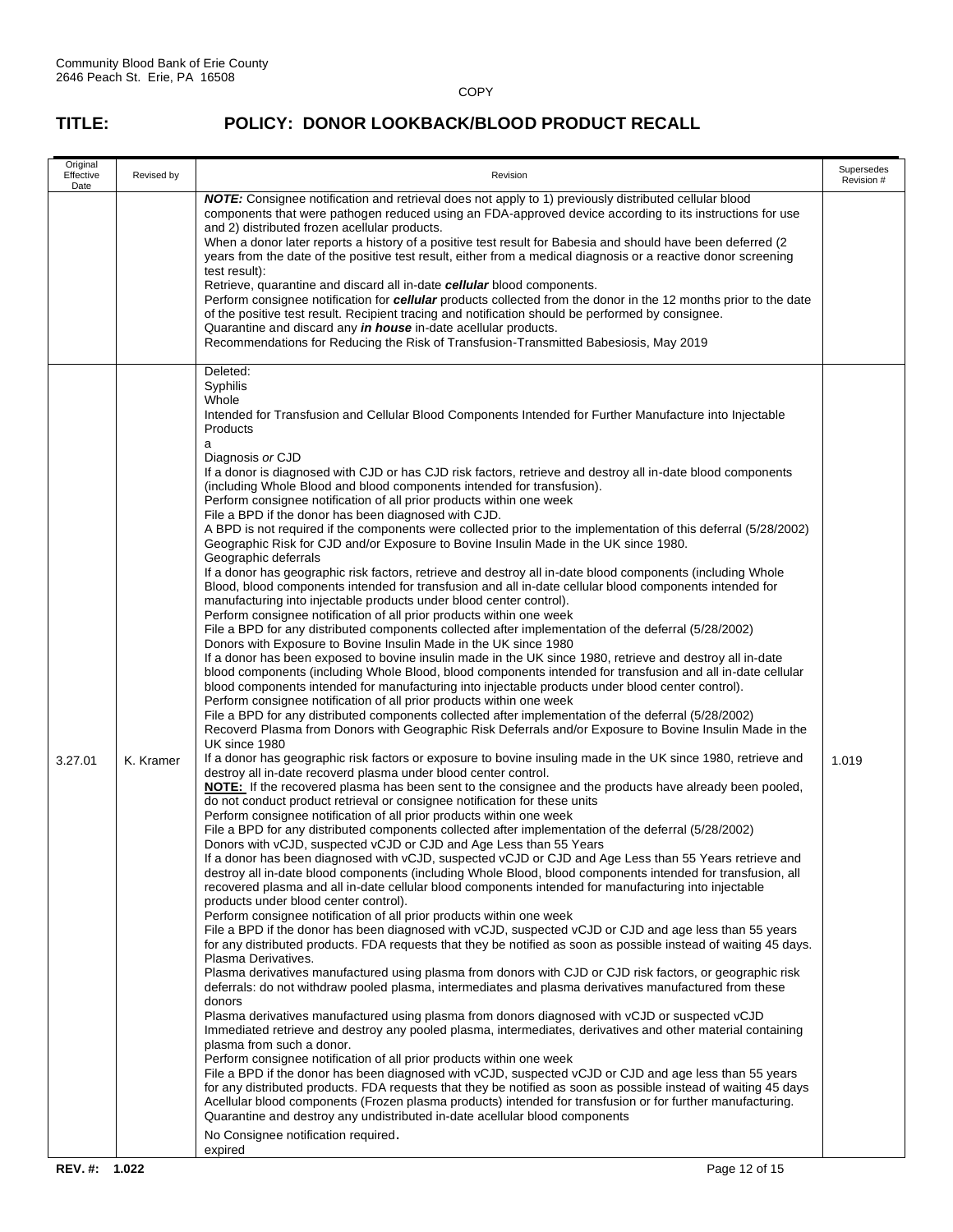| Original<br>Effective<br>Date | Revised by | Revision                                                                                                                                                                                                                                                                                                                                                                                                                                                                                                                                                                                                                                                                                                                                                                                                                                                                                                                                                                                                                                                                                                                                                                                                                                                                                                                                                                                                                                                                                                                                                                                                                                                                                                                                                                                                                                                                                                                                                                                                                                                                                                                                                                                                                                                                                                                                                                                                                                                                                                                                                                                                                                                                                                                                                                                                                                                                                                                                                                                                                                                                                                                                                                                                                                                                                                                                                                                                                                                             |       |  |  |
|-------------------------------|------------|----------------------------------------------------------------------------------------------------------------------------------------------------------------------------------------------------------------------------------------------------------------------------------------------------------------------------------------------------------------------------------------------------------------------------------------------------------------------------------------------------------------------------------------------------------------------------------------------------------------------------------------------------------------------------------------------------------------------------------------------------------------------------------------------------------------------------------------------------------------------------------------------------------------------------------------------------------------------------------------------------------------------------------------------------------------------------------------------------------------------------------------------------------------------------------------------------------------------------------------------------------------------------------------------------------------------------------------------------------------------------------------------------------------------------------------------------------------------------------------------------------------------------------------------------------------------------------------------------------------------------------------------------------------------------------------------------------------------------------------------------------------------------------------------------------------------------------------------------------------------------------------------------------------------------------------------------------------------------------------------------------------------------------------------------------------------------------------------------------------------------------------------------------------------------------------------------------------------------------------------------------------------------------------------------------------------------------------------------------------------------------------------------------------------------------------------------------------------------------------------------------------------------------------------------------------------------------------------------------------------------------------------------------------------------------------------------------------------------------------------------------------------------------------------------------------------------------------------------------------------------------------------------------------------------------------------------------------------------------------------------------------------------------------------------------------------------------------------------------------------------------------------------------------------------------------------------------------------------------------------------------------------------------------------------------------------------------------------------------------------------------------------------------------------------------------------------------------------|-------|--|--|
|                               |            | policy<br>Revised Preventive Measures to Reduce the Possible Risk of Transmission of Creutzfeldt-Jakob Disease and<br>Variant Creutzfeldt-Jakob Disease by Blood and Blood Products<br>policy<br>Added:<br>/vCJD<br>Collected<br>Related to CJD, or Geographic Risk Factors for vCJD<br>If a donor has been diagnosed with CJD, has a blood relative diagnosed with genetic CJD (e.g., fCJD, GSS, or<br>FFI) or should have been deferred for risk factors for CJD or geographic risk factors for vCJD (as described in<br>section IV.A.2.of the FDA Guidance for Industry "Recommendations to Reduce the Possible Risk of<br>Transmission of Creutzfeldt-Jakob Disease and Variant Creutzfeldt-Jakob Disease by Blood and Blood<br>Components, April 2020", perform the following:<br>Quarantine all undistributed in-date blood and blood components.<br>For products that were distributed, notify consignees to retrieve and quarantine in-date products. Recipient<br>tracing and notification of transfused prior donations is not recommended.<br>Retrieval or quarantine of plasma components that have been pooled for further manufacture or plasma<br>derivatives manufactured from the donor is not recommended.<br>Blood and Blood Components Collected from Donors who are later determined to have vCJD, Donors<br>Suspected of Having vCJD, or Under Investigation for vCJD (i.e., CJD diagnosis and age younger than 55<br>years.)<br>Contact CBER's Office of Communication, Outreach and Development (OCOD) as soon as possible at 1-800-<br>835-4709 during normal business hours. After business hours and on weekends call the FDA emergency<br>number: 1-866-300-4374.<br>Notify state and local public health authorities.<br>Quarantine undistributed, in-date products.<br>Notify consignees to retrieve and quarantine in-date components.<br>Perform recipient tracing and notification if products were transfused.<br>Retrieve and quarantine plasma components that have been pooled for further manufacture and plasma<br>derivatives manufactured from the donor.<br>-CoV and SARS-CoV-2<br>-CoV<br>SARS-CoV-2 (COVID-19)<br>Retrieve, quarantine, and discard components collected from donors who report onset of fever, symptoms or a<br>diagnosis of COVID-19 within 48 hours after their donation.<br>Consignee notification for transfused components is not necessary.<br>or prior residence:<br>Recipient tracing and notification is not necessary<br>Evaluate the need to<br>See Biological Product Deviations SOP<br>Evaluate the need to<br>See Biological Product Deviations SOP<br>Outdated<br>Recommendations to Reduce the possible Risk of Transmission of Creutzfeldt-Jakob Disease and Variant<br>Creutzfeldt-Jakob Disease by Blood and Blood Components, April 2020<br>Revised Recommendations to Reduce the Risk of Transfusion-Transmitted Malaria, April 2020<br>FDA's Updated Information for Blood Establishments Regarding the Novel Corona Virus (COVID-19)<br>Outbreak, May 11, 2020<br>SOP<br>Added:<br>Or other FDA approved confirmatory test<br>Deleted:<br>, ZIKVNAT,<br>, and Zika Testing/Deferral/Follow Up and Reentry Requirements procedures<br>Zika (ZIKV),<br>QA will perform regular checks (online) with state department of health and CDC to monitor areas of Zika<br>transmission<br>Zika Virus<br>Deferral:<br>a.<br>Defer a donor who tests ID NAT reactive for Zika for 120<br>j. |       |  |  |
| 3.27.01                       | K. Kramer  |                                                                                                                                                                                                                                                                                                                                                                                                                                                                                                                                                                                                                                                                                                                                                                                                                                                                                                                                                                                                                                                                                                                                                                                                                                                                                                                                                                                                                                                                                                                                                                                                                                                                                                                                                                                                                                                                                                                                                                                                                                                                                                                                                                                                                                                                                                                                                                                                                                                                                                                                                                                                                                                                                                                                                                                                                                                                                                                                                                                                                                                                                                                                                                                                                                                                                                                                                                                                                                                                      | 1.020 |  |  |
| 3.27.01                       | K. Kramer  | days from the ID NAT reactive donation or from the resolution of<br>symptoms, whichever timeframe is longer. (T92 deferral code).                                                                                                                                                                                                                                                                                                                                                                                                                                                                                                                                                                                                                                                                                                                                                                                                                                                                                                                                                                                                                                                                                                                                                                                                                                                                                                                                                                                                                                                                                                                                                                                                                                                                                                                                                                                                                                                                                                                                                                                                                                                                                                                                                                                                                                                                                                                                                                                                                                                                                                                                                                                                                                                                                                                                                                                                                                                                                                                                                                                                                                                                                                                                                                                                                                                                                                                                    | 1.021 |  |  |
|                               |            | Notify the donor. (see Donor Deferral and Zika Te<br>ii.<br>sting/Deferral/Reentry Requirements SOPs)<br>iii.<br>b.<br>Product Management<br>Quarantine and destroy any undistributed in-date blood or                                                                                                                                                                                                                                                                                                                                                                                                                                                                                                                                                                                                                                                                                                                                                                                                                                                                                                                                                                                                                                                                                                                                                                                                                                                                                                                                                                                                                                                                                                                                                                                                                                                                                                                                                                                                                                                                                                                                                                                                                                                                                                                                                                                                                                                                                                                                                                                                                                                                                                                                                                                                                                                                                                                                                                                                                                                                                                                                                                                                                                                                                                                                                                                                                                                               |       |  |  |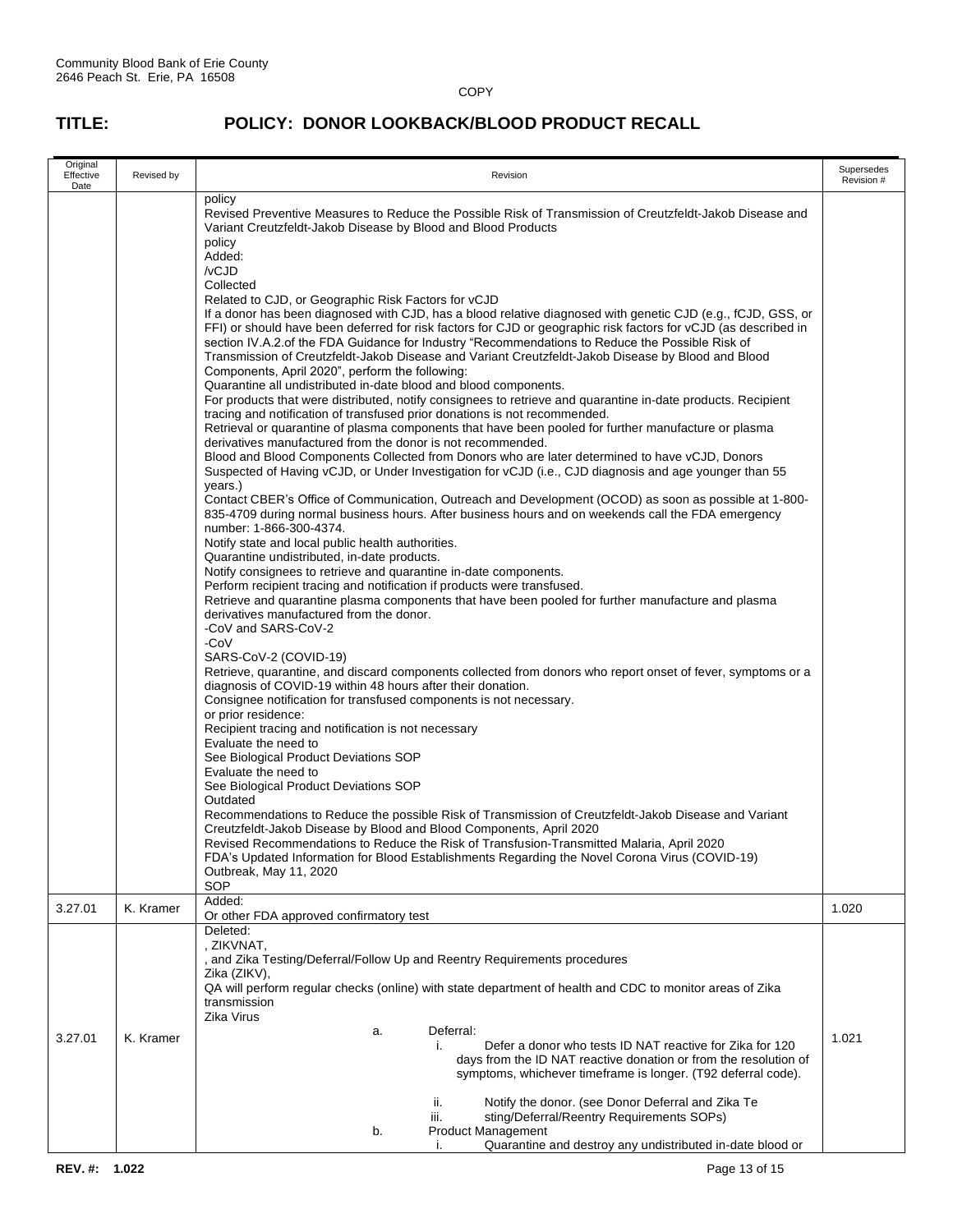| Original<br>Effective<br>Date | Revised by | Revision                                                                                                                                                                                                                                                                                                                                                                                                                                                                                                                                                                                                                                                                                                                                        |  |
|-------------------------------|------------|-------------------------------------------------------------------------------------------------------------------------------------------------------------------------------------------------------------------------------------------------------------------------------------------------------------------------------------------------------------------------------------------------------------------------------------------------------------------------------------------------------------------------------------------------------------------------------------------------------------------------------------------------------------------------------------------------------------------------------------------------|--|
|                               |            | blood components collected from the donor in the 120 days prior<br>to the donation that is ID NAT reactive.<br>If components were distributed: notify consignee to destroy<br>Ш.<br>any in-date blood or blood components.<br>Advise transfusion service to inform the transfusion<br>iii.<br>recipient's physician of record regarding potential need for<br>monitoring and counseling the recipient for a possible ZIKV<br>infection<br>Recommendations for Donor Screening, Deferral and Product Management to Reduce the Risk of Transfusion<br>Transmission of Zika Virus<br>Revised Recommendations for Reducing the Risk of Zika Virus Transmission by Blood and Blood<br>Components, 8.16<br>Zika Testing/Deferral/Reentry Requirements |  |